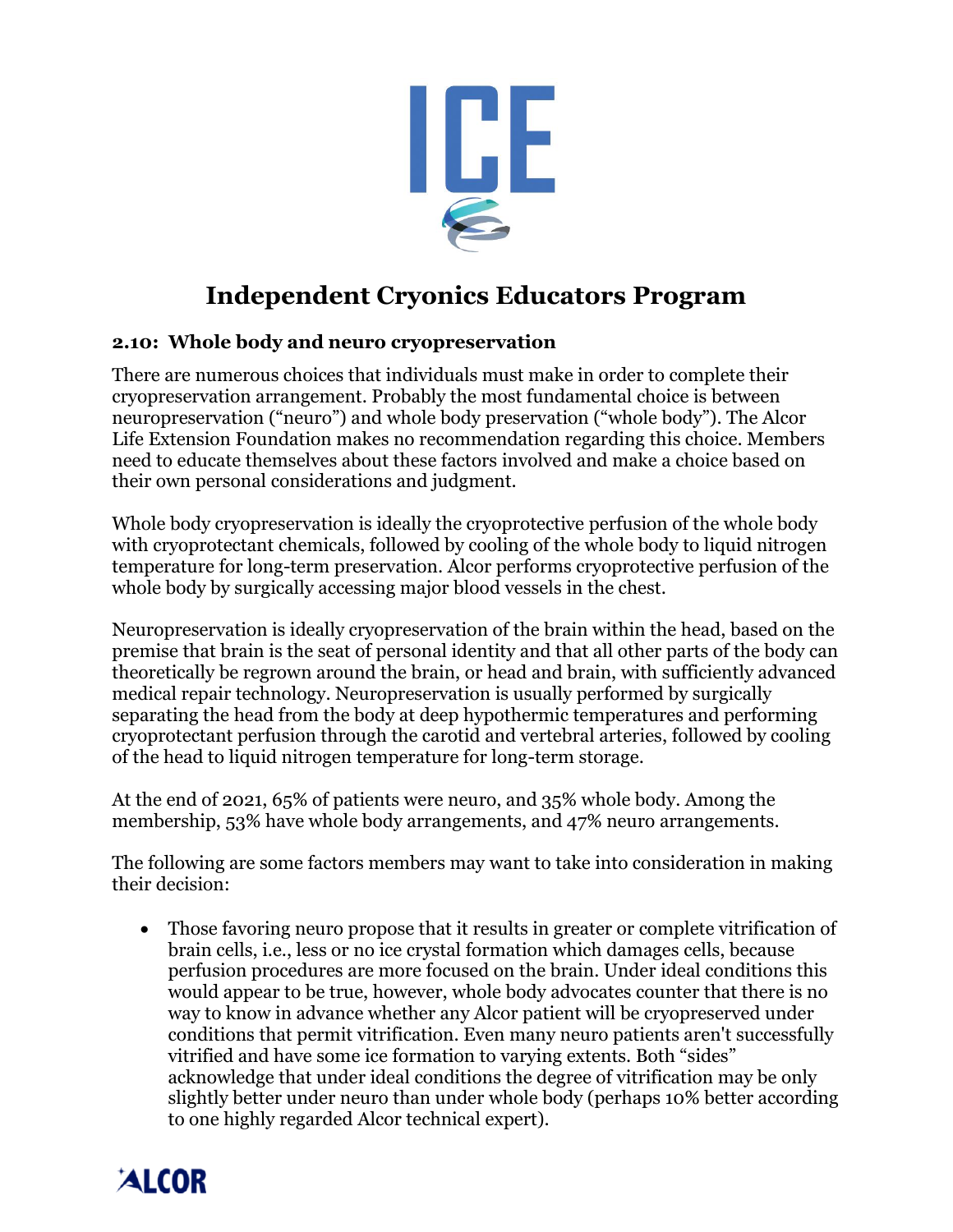- Whole body advocates question whether there might be difficulty reconstituting complex acquired motor skills from brain information alone. Neuro advocates assert that the information contained in the brain would be sufficient for reconstruction of the complete nervous system with skill retention through the use of technologies such as molecular nanotechnology and computational inference.
- Whole body advocates question whether revival from neuro might be more difficult, expensive, or require waiting longer for more advanced technology. Neuro advocates reply that cryopreserved bodies require highly complex and specialized cell repairs and rejuvenation and that regrowth of a new body might be the preferred treatment for all cryonics patients or anyone else who is severely injured in the future. Whole body advocates counter that improvements in cryopreservation technology should eventually reach a point where the remaining repairs necessary for a body will be easier than regrowing a body and that being cryopreserved as a whole body at that time will, therefore, be advantageous compared to neuro.
- Neuro is certainly financially advantageous in that it is less expensive. It also appears that neuro costs may even get lower in the future as a percentage of whole body costs. Cost considerations alone are the reasons that some members choose neuro. Some of these, including technically oriented members, have expressed publicly that they would choose whole body if they could afford to but cannot.

## **References**

Neuropreservation FAQ: https://www.alcor.org/library/neuropreservation-faq/

-- What is neuropreservation (YouTube videos): https://www.youtube.com/watch?v=p7h828TWtSk

https://alcor.org/Library/index.html#neuro

**Next: 3.1: Standby**

## **ICE Program**

Part I: ICE: Why it is important

Part 2: Introduction to cryonics

Part 3: Procedural aspects

Part 4: Technical aspects